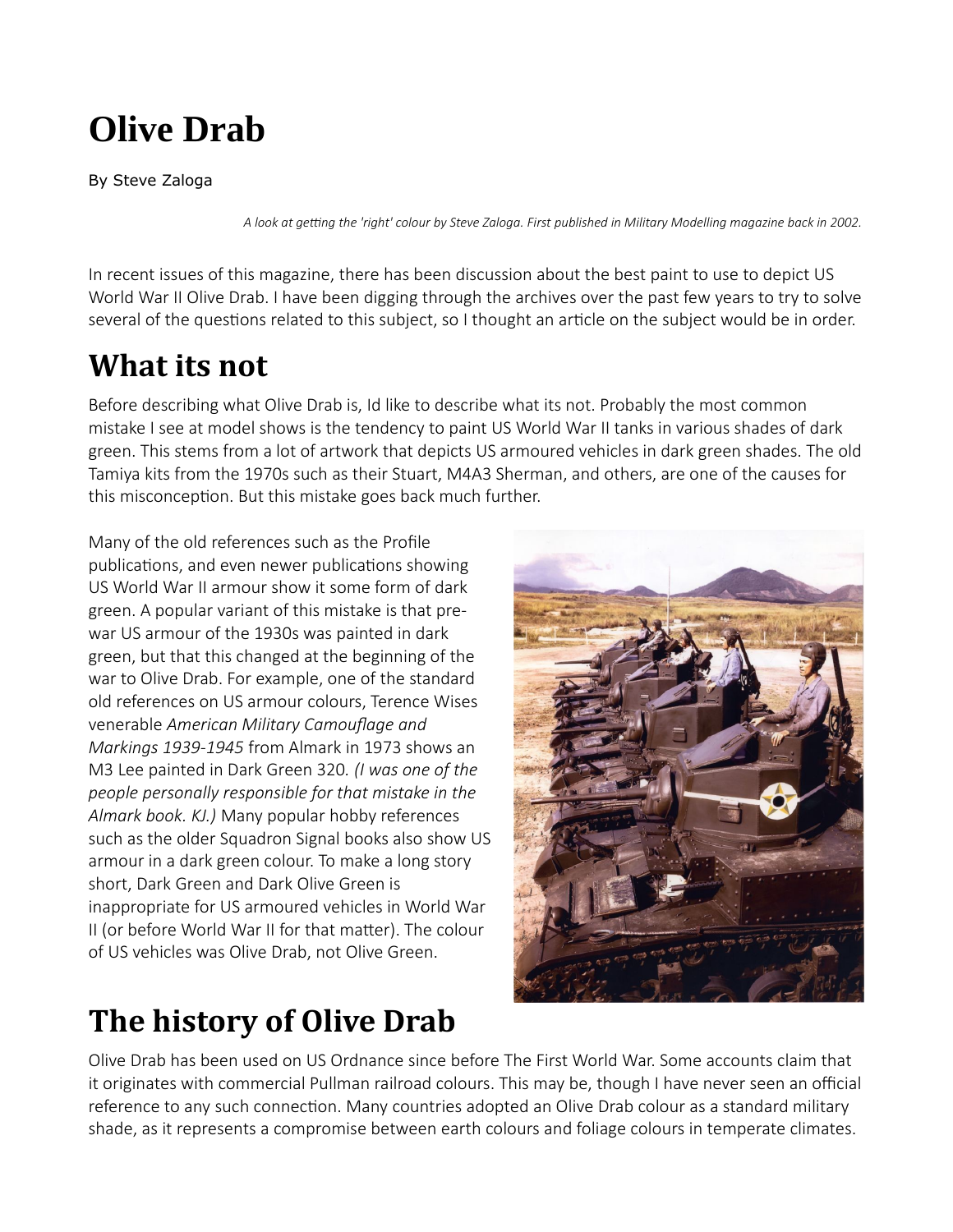Olive Drab was established as the standard colour for tactical vehicles in Bulletin No. 90 of the General HQ of the American Expeditionary Force (AEF) on 11th November, 1918 a practice which would remain in place through the end of World War II. The World War I Quartermaster Olive Drab was described by Charles Lemons, curator of the Patton Museum at Fort Knox, as the colour of pig slop, that is a very muddy olive brown. The colour for this Olive Drab was established by the Manual for the Quartermaster Corps, 1917, Par. 3964. The pigments used to mix Olive Drab were very simple: black and ochre.

What was lacking was a reliable colour specification that could be issued to industry for the formulation of commercial paint, so in 1920, the Army released Specification 3-1 which depicted Olive Drab as one of 24 standard colours for US Army use. The Spec. 3-1 Olive Drab was a darker shade of Olive Drab than the wartime Quartermaster colour, and would remain the standard for Olive Drab through World War II and beyond. Although the paint formulation changed several times during this period, the basic colour specification did not. Through this entire period, US Army armoured vehicles officially were finished in the same shade of lustreless (flat) Olive Drab.

Problems cropped up during the inter-war years for a variety of reasons. Due to its matt finish, the lustreless Olive Drab scuffed easily, looked beat up, and in a peacetime army, officers dont like scruffylooking equipment. Army administrative vehicles were finished in gloss Olive Drab, which certainly looked a lot smarter than the dull and dirty tactical vehicles. As a result, in many units, the practice began of either painting the tanks in gloss or semi-gloss Olive Drab, or of coating them with spar varnish or polishes to get a more acceptable peacetime finish. The second problem with the paint used in the mid-1930s was that it had a very long drying time, and it was difficult to use to obtain an even finish. Vehicles that had patches of paint applied looked sloppy as the new paint didnt blend well with the old paint which was not durable enough and tended to fade.

Due to pressure from the spit-and-polish crowd, in 1935, the Ordnance Department began studying a long oil (enamel) paint which was faster drying and because of its finish, resisted scuffing and wear. In November 1937, the Ordnance recommended that this new formulation (R1XS58A) be adopted as substitute standard for peacetime, while the normal lustreless formulation be retained for wartime use. This Olive Drab appeared darker to the human eye than the lustreless Olive Drab even though they both shared the same colour specification. Gloss finishes of dark colour paints generally have a darker appearance than flat finishes of the same colour and the gloss tends to enhance the colour saturation, making the colour more vivid.

With war clouds gathering in Europe, the Army began to take steps to move towards a wartime footing. On 14th July 1940, the Adjutant General shifted all responsibility for protective coloration and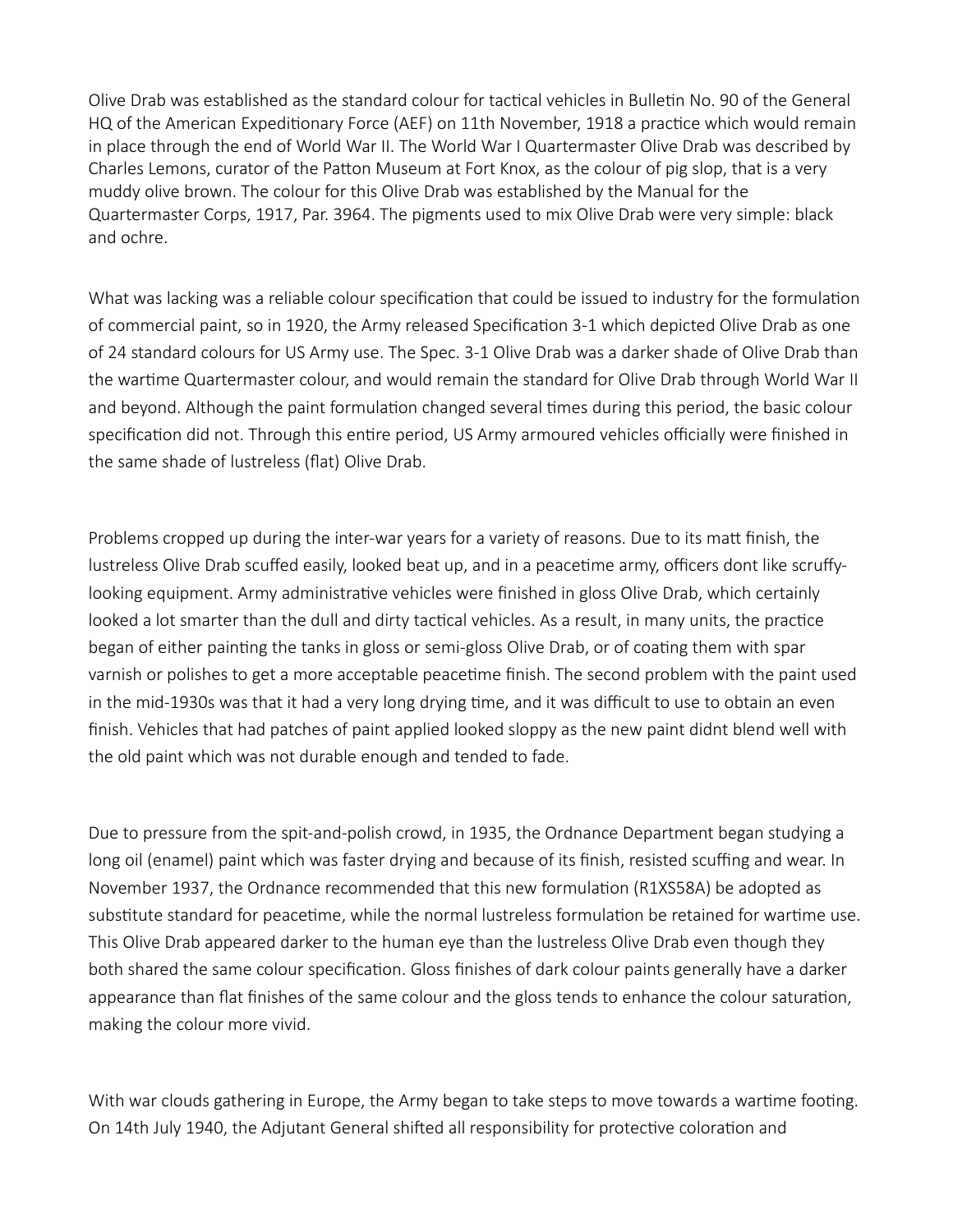camouflage to the Corps of Engineers, and on 18th July shifted decisions on the paint formulation and procurement (but not the colours) to the Quartermaster Corps. In view of the likelihood of US combat involvement, on 12th October 1940, the Quartermaster Corps issued orders that all new material under procurement be painted with a new lustreless enamel under the tentative specification ES No. 474, the colour being Colour No. 22 from the Colour Card Supplement to US Army Specification No. 3-1 (also known as Quartermaster Colour No. 22 or QM Colour 22.) In other words, all new armoured vehicles procured starting in fiscal year 1941 would be painted (again) in lustreless Olive Drab of the same colour as established in 1920. This revised paint formulation had a lighter appearance to the human eye than the gloss Olive Drab used on tanks produced in the late 1930s, even though they nominally matched the same colour specification.



As a related issue, it is worth a brief mention about what was happening in the US Air Force at the time. There are a lot of myths about the relationship between US Army Air Forces (USAAF) paint and US Army Ground Forces (AGF) paint during World War II and the reason for this description will become evident later. Although the USAAF started using Olive Drab Colour No. 22 Olive Drab on their aircraft, it was felt that this colour was too light. As a result, starting in 1932, the USAAF began to adopt a dark Olive Drab, that is,

darker than the AGF Olive Drab. This dark Olive Drab was first known as Colour Number 31 for the water based camouflage paints. In October 1940, it was standardised as Dark Olive Drab 41 for dopes, enamels, and lacquers.

A number of changes occurred to army Olive Drab paint during the war, though not to the colour itself. According to Ordnance records, a shortage of colour charts in 1942 led to some manufacturers using paint that did not precisely match the Specification 3-1. These vehicles were accepted for service in spite of this cosmetic problem. The problem was brought under control later in 1942 by wider dissemination of the colour specifications and stricter enforcement of Government standards. Scarcity of cadmium pigment led to reformulation of paints in the early war years, though these paints were supposed to stick with the colour established in the 1920 Spec. 3-1. To confuse matters, the Corps of Engineers adopted a parallel set of colour numbers during the war, Olive Drab being called Colour No. 9. This was the same colour as Quartermaster Colour No. 22 of Spec. 3-1.

Custodianship for paint shifted back to Ordnance on 21st October 1942, and an effort was begun to modernize the old 1920 Spec. 3-1. The old specifications listed only 24 colours, all with gloss finish, while the services were now interested in specifying lustreless, semi-gloss, and gloss finishes. In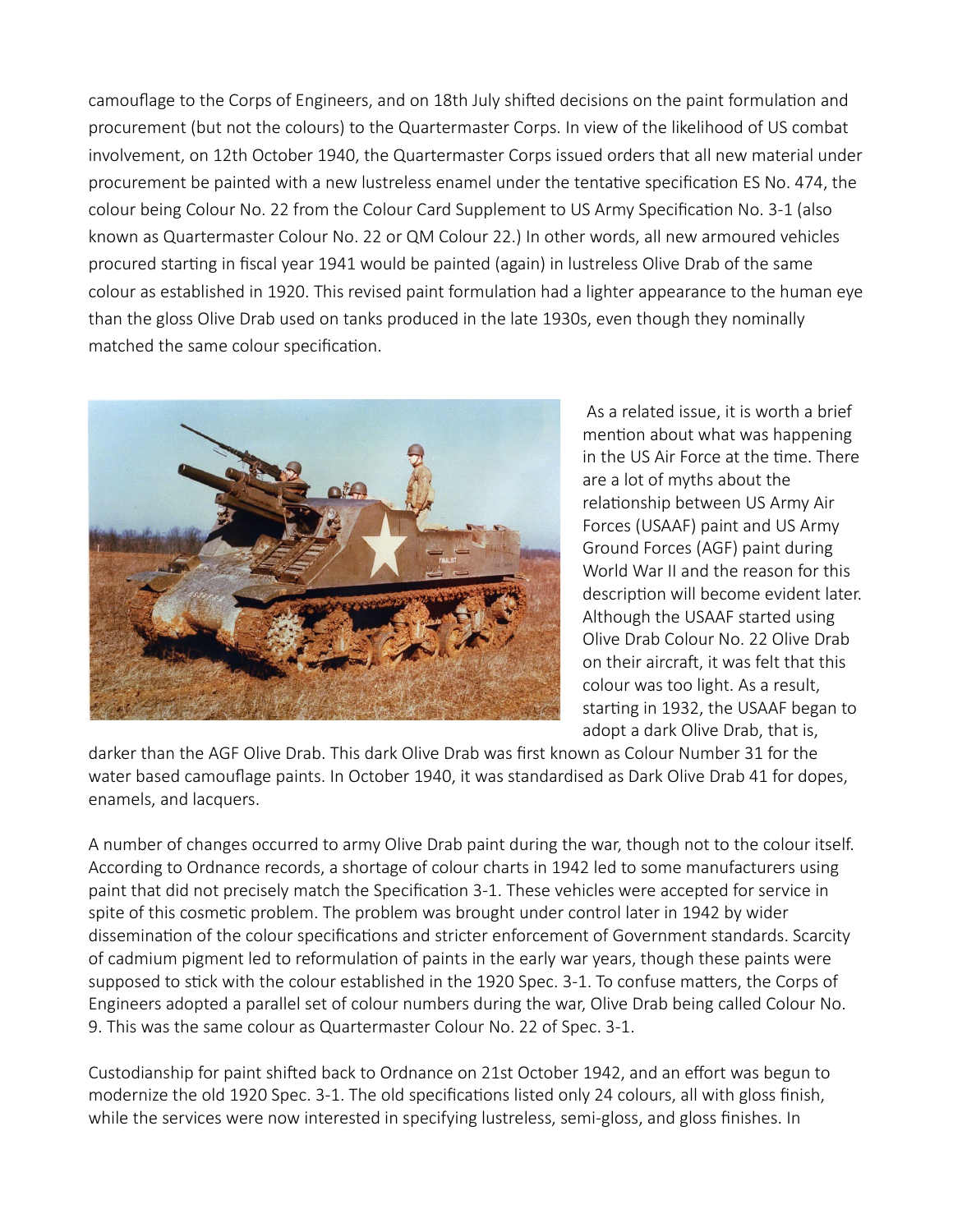addition, the various branches of the armed forces were ordering 175 different colours of paints, most based on commercial paints without Government specifications. So the services tried to reduce the number of colours they were employing. On 16th March 1943, Specification 3-1F/Colour Card Supplement (Rev.1) to was recommended by Ordnance which established 72 standard colours and the three basic finishes. This became official on 21st April 1943.

As part of this process, in January 1943, Major A.I. Totten Jr. of the Army Resources and Production Division proposed to consolidate the two shades of Olive Drab in use at the time, the USAAF dark Olive Drab and the AGF Olive Drab, into a new colour Army/Navy (AN) 319, that was the same colour as the AGF Olive Drab. The Air Force went a bit nuts over this, as in 1942, they had developed a new paint formulation of their dark Olive Drab that would not show up well on infrared film. The AGF Olive Drab paint did not have this characteristic. As a result, the USAAF studiously avoided use of the new 319 Olive Drab. This issue may seem irrelevant to tank modellers. But it is an important issue since it helps demolish a popular myth amongst some modellers and vehicle restorers. A legend has developed over the years that the light 319 Olive Drab was also adopted by the AGF, so that after 1943, the Army began painting their tanks and tactical vehicles in a lighter shade of Olive Drab. This was not the case, as the aeronautical 319 Olive Drab was identical in colour to standard AGF Olive Drab, and was only light in comparison to the USAAF dark Olive Drab.

Indeed, in talking with people who have had frequent contact with actual vehicles and vehicle parts, like Charles Lemons of the Patton Museum, the Olive Drab paint used on new tanks later in the war was darker than that seen in 1942-43, not lighter. Although the colour specification never changed, the paint formulation did, not only including a change in pigment, but improvements in the paint itself which made them more durable and less subject to fading.

Another source of confusion over the precise shade of Olive Drab occurred after the war. When the new Federal Specification TT-C-595 was first issued on 12th January 1950, Olive Drab was designated as 3412. When the new Federal Standard (FS) was adopted on 1st March 1956, lustreless Olive Drab became (FS) 34087. The gloss and semi-gloss versions were respectively 14087 and 24087. At this stage, the reader might well ask what all this mumbo-jumbo means to somebody modelling World War II tanks? The problem is that the colour FS 34087 changed when FS 595A was released in 1968. The colour shown as 34087 was lighter and browner than the lustreless Olive Drab used to that date, and didnt even match the supposedly identical gloss and semi-gloss 14087 and 24087. And guess what? Model paint companies, and many modellers never noticed the change, since the hobby didnt really pick up steam until the late 1960s, by which time the new Olive Drab 34087 was shown in the contemporary Federal Standards.

As a result, many modellers, and paint manufacturers, although appreciating that the wartime lustreless Olive Drab corresponded to the post-war FS 34087, didnt appreciate that there was more than one post-war FS 34087. I have colour chips from wartime sources, 1956, 1960 (pre FS 595A) and from the first edition of FS-595A, and the difference in the later colour is obvious when the chips are compared. The Army was not amused by this slip-up, as the gloss Olive Drab on administrative vehicles was different (and darker) than the flat Olive Drab on tactical vehicles. As a result, in Change 7 of FS 595A in 1984, the -4087 colours were deleted and replaced. However, in the 1990s under FS 595B, they were revived with all three -4087 colours standardized as a single colour. However, the old FS14087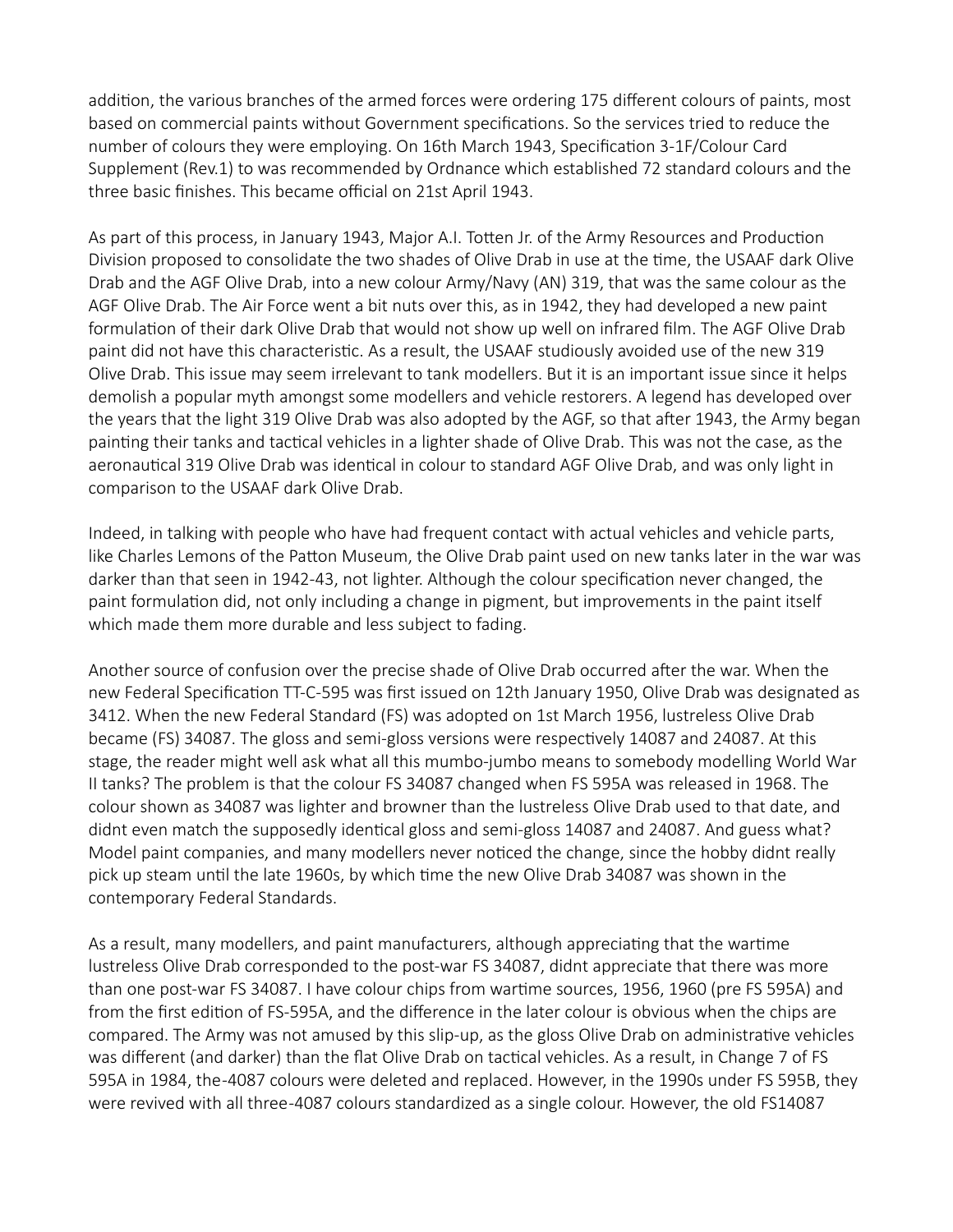became 14084 and the old 34087 became 34088. In other words, extreme care should be taken when assessing the shade of wartime Olive Drab based on the various post-FS-595 colour specs!

#### **Hallucination, alien visitation, and other forms of advanced research**

Anyone who has been around the hobby long enough has heard plenty of old wives tales about wartime painting based on supposition, hearsay, myth, speculation, and the ingestion of ample quantities of beer and pretzels. This is certainly more common among aircraft modellers than armour modellers, because its pretty hard to weave a good yarn about something as dull and boring as Olive Drab paint. A typical yarn is something along the lines of: my neighbour Fritz was a 12 year-old volunteer in the Eva



Braun Blonde Assault Battalion and he told me that they painted their King Tiger tanks with lozenge shaped patches of *Luftwaffe* purple brown RLM 069, etc., etc. The more common tale follows the pattern, My neighbour (uncle, granddad, etc.,) was in the Army during the War and he said...

I am extremely sceptical of any accounts of precise paint shades recalled a half century after the war. Both my dad and grandfather were in the US Army during the war and, like most soldiers, the last thing on their minds was the colour of the military equipment they were using. They can tell you in vivid detail how the chow tasted, but couldnt care less about paint colours. I have never interviewed a GI who had any interest or knowledge about camouflage paint, and all that I have spoken to didnt have the technical vocabulary to describe the colour. Your average person does not distinguish the subtle differences represented by terms like Khaki Drab, Olive Drab, Field Drab, Olive Green, and dark brown. Most tankers I have interviewed dont remember the colour their tank was painted, and those few that had some recollection usually described it as some dark colour or dark brown.

Another popular myth follows the pattern. Well I saw a TV show, (colour photo, etc.,) that showed the colour to be... This is complete bunk. I worked in the TV business for a number of years, and I can assure you that the image you see on your TV set has little to do with the original object that was filmed. Nearly all TV documentaries using World War II colour footage are created using video tape that was transferred from colour film. I have worked with honest-to-goodness original WW II colour film, and the condition and colour quality of the film varied considerably. To begin with, wartime colour film was notoriously subject to colour shifting due to chemical instability. Secondly, if extreme care with colour balance is not taken during the film-video transfer process, changes result in the colours. During the editing of the tape, further colour variations are introduced unless colour balance is precisely set. And finally, the same situation applies when the master video edit tape is dubbed for dissemination. This says nothing about commercial VHS copies which are often several generations removed from the original film stock. Many of the same sorts of problems exist with colour photos. By the time they are printed in a book or magazine, they are several generations removed from the original, and with all the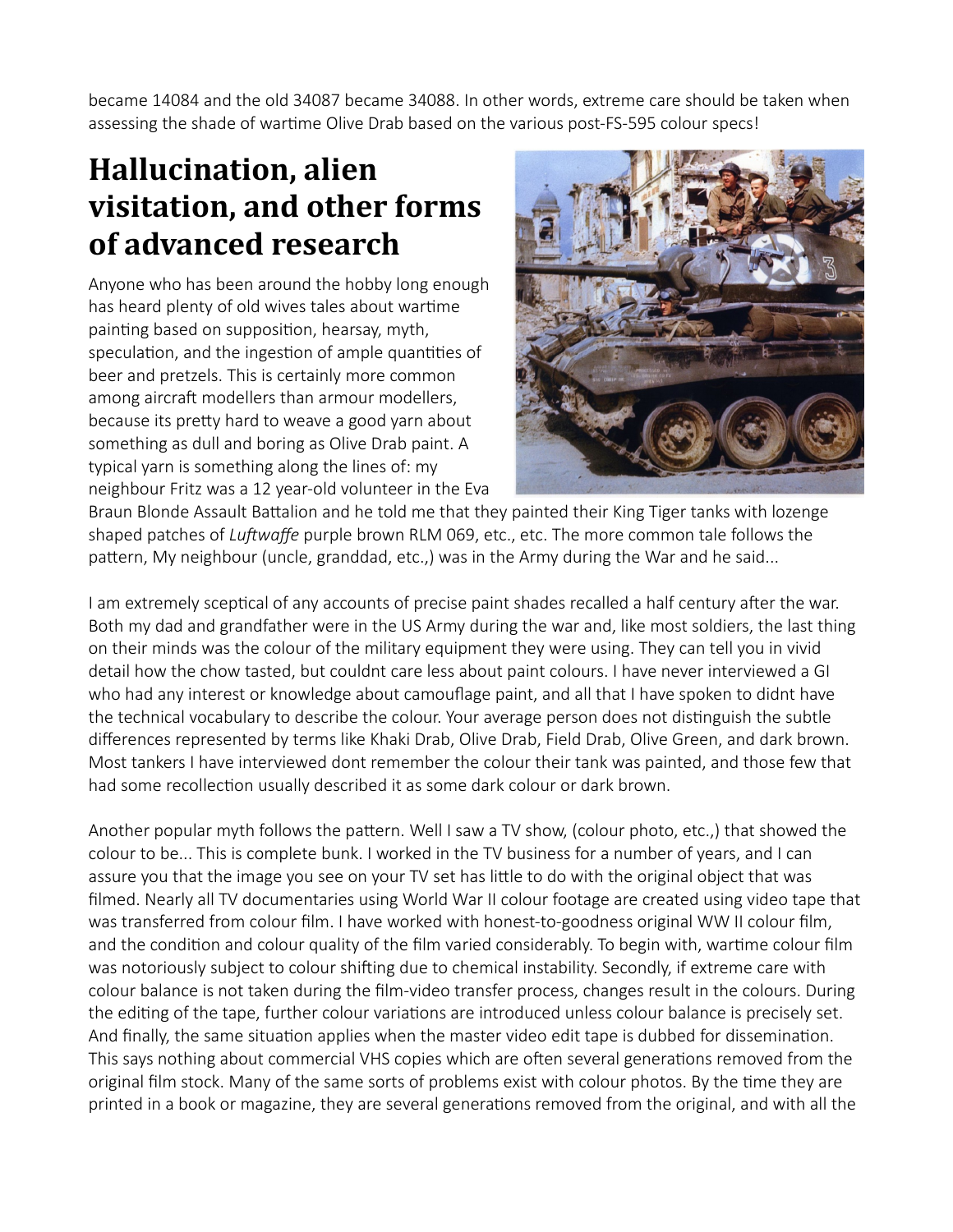care in the world they will differ from the original. The colour photos reproduced here are for general reference only and are not intended for colour matching!

Another popular modellers yarn is, Well, when I was in the army (or at an army base, etc., etc.,) when we painted our vehicles there was a lot of difference between one can of paint and another so any shade of Olive Drab is acceptable... There is a measure of truth in this, but more often than not it is an excuse by a lazy modeller who cant be bothered trying to get the colour right. There is no evidence about variation in paint beyond hearsay, and much of this discussion confuses variation in fresh paint with the variation evident when fresh paint is applied over faded paint. During the war, the US Army had inspectors at the paint plants whose job was to ensure that colour specifications were followed. There were only a handful of plants which manufactured Olive Drab paint for Ordnance. No doubt there was some variation in the colour, but it was not likely to have been too great.



Variation in colour is more likely to come from fading, poor mixing, or poor application than pigment variation. Tanks are not repainted when they are brand new; they are painted after being in service for a while and needing repairs. So, by the time new paint is applied fresh out of the can, the original paint on the tank is likely to have faded and weathered. Contrary to modellers lore, US tankers seldom had any paint on hand to satisfy their artistic whims. Unlike the German army, the US Army seldom issued camouflage paint to tactical units like tank battalions. Painting was done by ordnance battalions during depot maintenance, and

camouflage painting was done by camouflage engineer battalions. I am not a stickler for exact paint matching, but modest variations in wartime paint is no excuse for modellers to use any old green or brown shade of paint they have on the shelf.

## **Modelling wartime Olive Drab**

This stupefying account of the intricacies of paint and colour begs the obvious question: So what do I paint my World War II US Army tank model? Now that we have some handle on the historical issues, its time to test paint. I spayed a number of common Olive Drab hobby paints and compared them under natural sunlight, fluorescent light, and incandescent light, to see how they matched up to the original colour chips I have of the original TT-C-595 colour 3412/FS 34087. The results are summarised in the accompanying chart.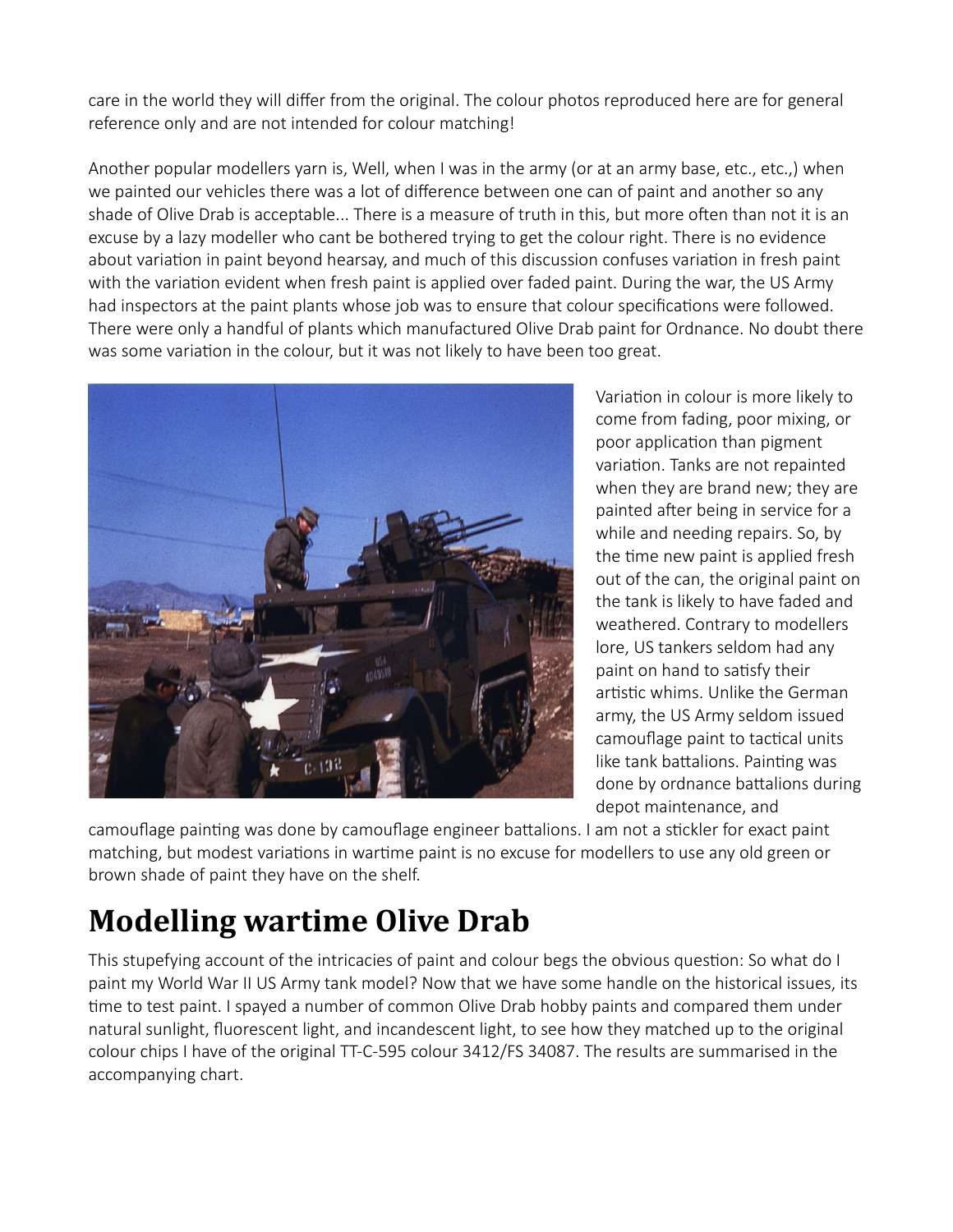Basically, the only colour that comes close to the wartime colour is the Tamiya acrylic XF62, with the Poly Scale acrylic a distant second. Two colours fell for the old FS-595A snag, Gunze Sangyo and Model Master which are too light and vivid for wartime Olive Drab. The two Model Master paints intended to represent AN 613 dark Olive Drab are both too grey for the army colour. Humbrol 155 is too green for US Olive Drab.

Having matched the colours to actual colour chips, how about use on models? There has been a long running argument between two contending camps, who I shall dub the scientists versus the artists. The scientists argue that a colour is a colour is a colour, and that hobby paint should exactly match the official colour chip. The artists argue that the use of an exact match creates an unrealistic looking model due to scale effect. A full-size vehicle painted in Olive Drab viewed from some distance away will appear to be a lighter colour than a small chip examined at close quarters. I tend to side with the artists over the scientists on this issue, as I think that models painted in precise matches of dark colours like Olive Drab look unrealistically dark.

To test this theory, I primed and painted a 2 foot x 3 foot panel of Plexiglas (Perspex) using Tamiya Olive Drab. This is not intended to be scientific proof, but to provide at least some rough evidence on the controversy. After establishing a proper white balance for the camera, I photographed the test panel from a distance of 15 feet using a high-resolution digital camera (Nikon Coolpix 995) under direct sunlight on a day with low humidity. I then transferred the image to my computer along with the Olive Drab colour chips and the various hobby paint colour chips. Using Adobe Photoshop for measuring the colours, I compared the sample panel with the colour chips. This supported the scale effect argument. The Olive Drab on the panel when photographed from a distance had the appearance of a colour about 15-17% lighter than the Olive Drab colour chip, and with slightly less colour saturation. This effect changes with lighting conditions, the angle of the panel to the sun, reflectivity, etc.

Added to this issue is the matter of paint fading and weathering effects. Dark coloured paints fade. Remember that many US tanks deployed in Normandy in 1944 had been manufactured and painted one or two years before and had been sitting out in the sun for most of that time. To make matters worse, the colour fades in different ways depending on the paint formulation. For example, wartime US Olive Drab tended to fade towards the ochre as will be evident to anyone who saw a lot of wartime vehicles. Likewise, the changed paint formulations of the post-war years led to different fading effects with some of the paint fading towards a greyer shade, and some to a reddish-purplish tinge, evident to anyone who has visited Aberdeen Proving Ground over the years! Weathering also tends to lighten the colour since most dust and dirt is lighter in colour than Olive Drab.

From a modelling standpoint, these issues are further complicated by popular painting methods, especially washes. If a modeller begins with a close match to wartime Olive Drab like the Tamiya colour, and then applies a wash of raw umber, the resulting colour is going to be darker than wartime Olive Drab.

At this point, it becomes a matter of artistic judgement. To begin with, it depends on the subject. If you are modelling a mid-production M4A1 built in mid-1943 and depicted in the markings of a tank from late 1944, the colour is apt to by more faded than a M4A3E2 Jumbo from the same time frame which was manufactured in February 1944 and so less subject to fading.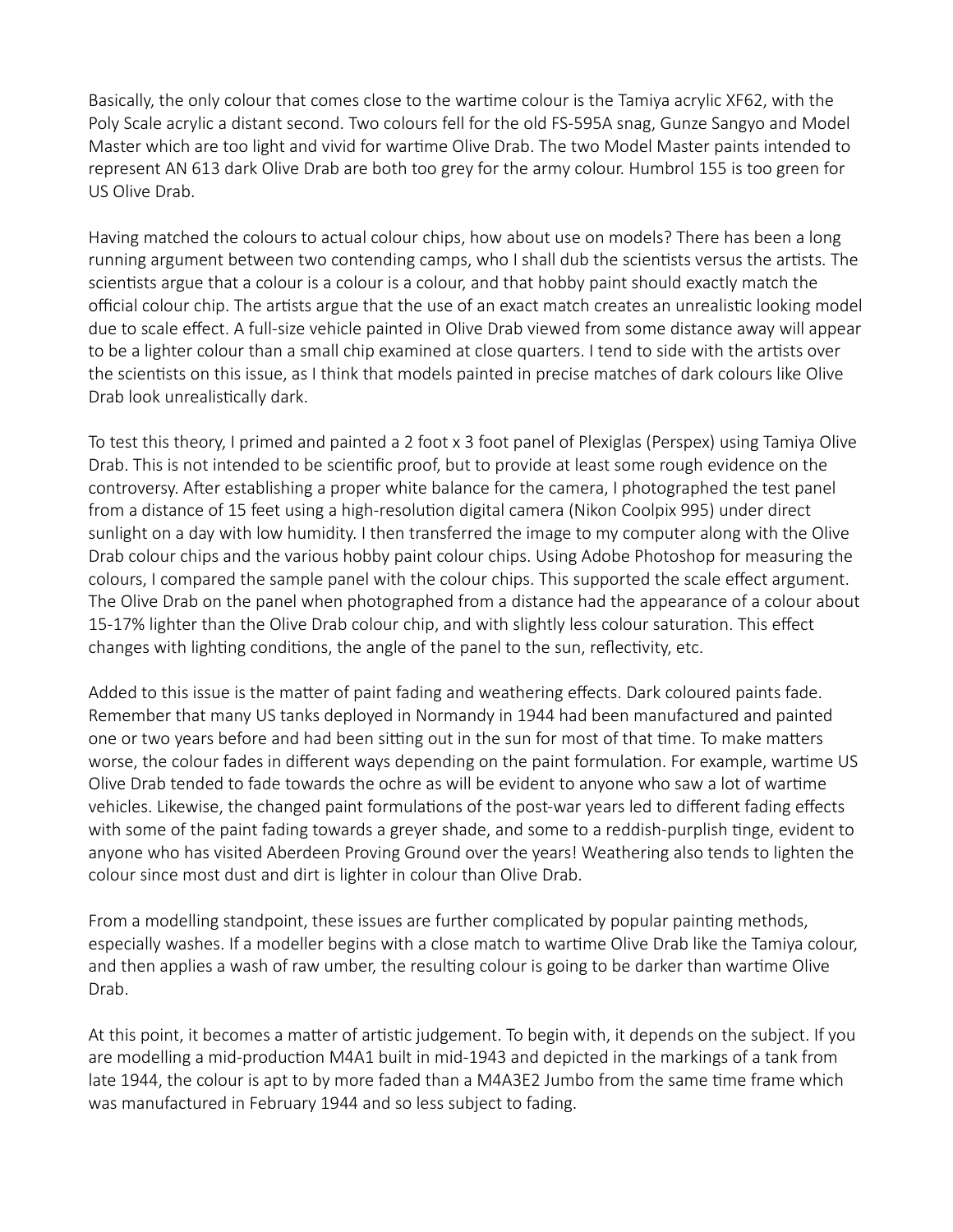My recommendation is to start with a reliable colour match and then tinker with it to get suitable results. If you are planning to use a very dark wash, plan on starting with a lighter shade of Olive Drab. I like Tamiya Olive Drab, but when applying it to models of wartime US armoured vehicles, I always lighten it with dark yellow (Panzer Yellow) since Olive Drab is by its nature ochre mixed with black. I would strongly recommend avoiding the use of white to lighten Olive Drab since this tends to make it greyer when lightning it, robbing it of chroma/colour saturation. Ironically, scale effect can be obtained instantly by using the colours that have been slightly mismatched to the FS-595 standard. The Poly Scale colour closely matched the test panel right out of the bottle, and the Model Air was close. The Gunze Sangyo acrylic and Model Master enamel appear to have been matched to the mistaken FS-595A Olive Drab. This brings them closed to scale effect Olive Drab, though a bit too vivid due to greater colour saturation, but this can be reduced with a bit of weathering. In the chart below, Ive included some notes on suitability for models in the table here, but this is only my opinion and does not purport to be some sort of grand scientific validation.

## **Acknowledgements**

I would like to thank Dana Bell of the Smithsonians National Air and Space Museum for help in tracking down the history of Olive Drab, especially the air force side of the story. Dana is well known for his books on US aircraft colours and markings and is currently completing a book on World War II US aircraft painting and camouflage. I would also like to thanks Charles Lemons of the Patton Museum for his insightful comments. I would also like to thank George Balin for having dug up some of the colour photos used here.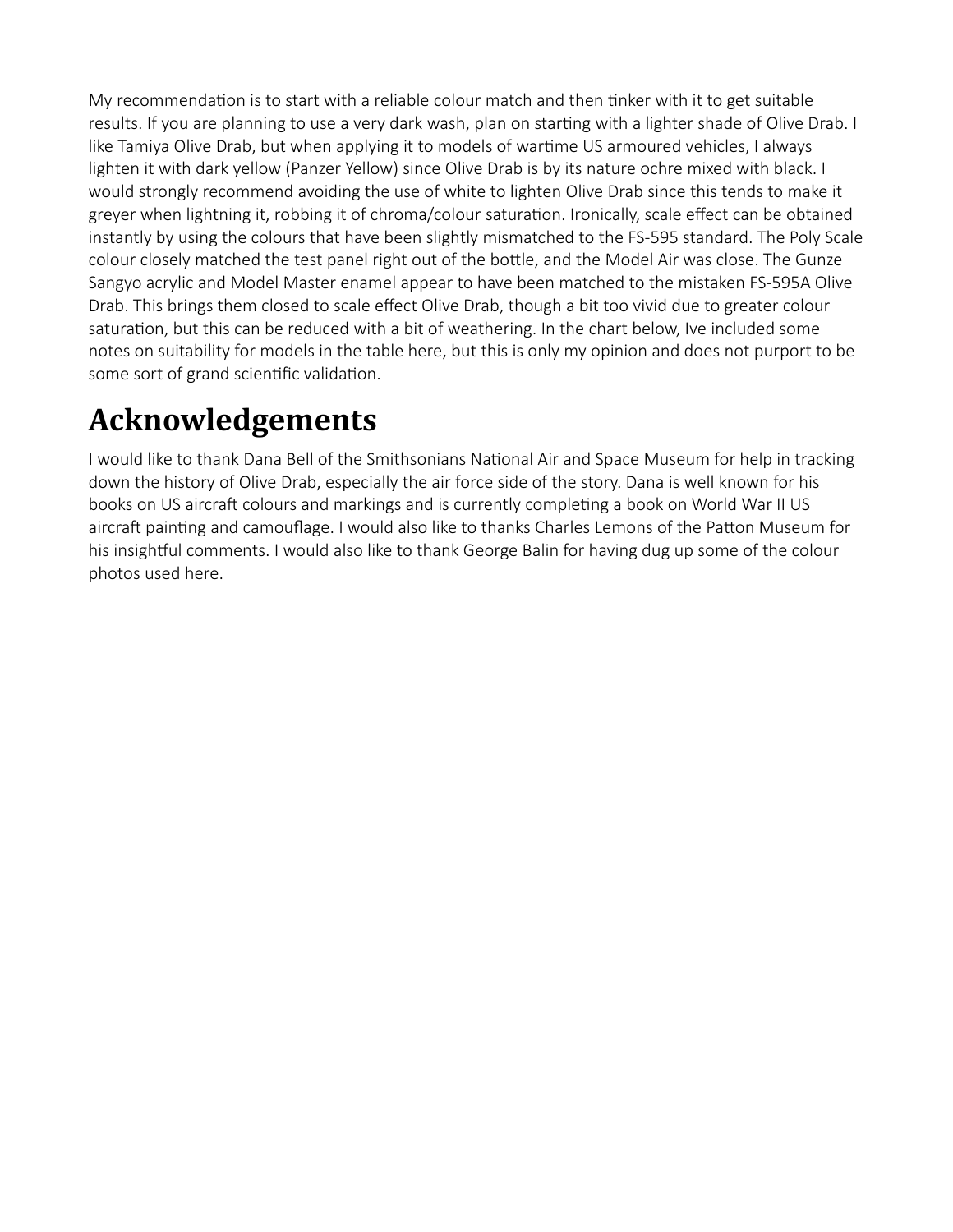